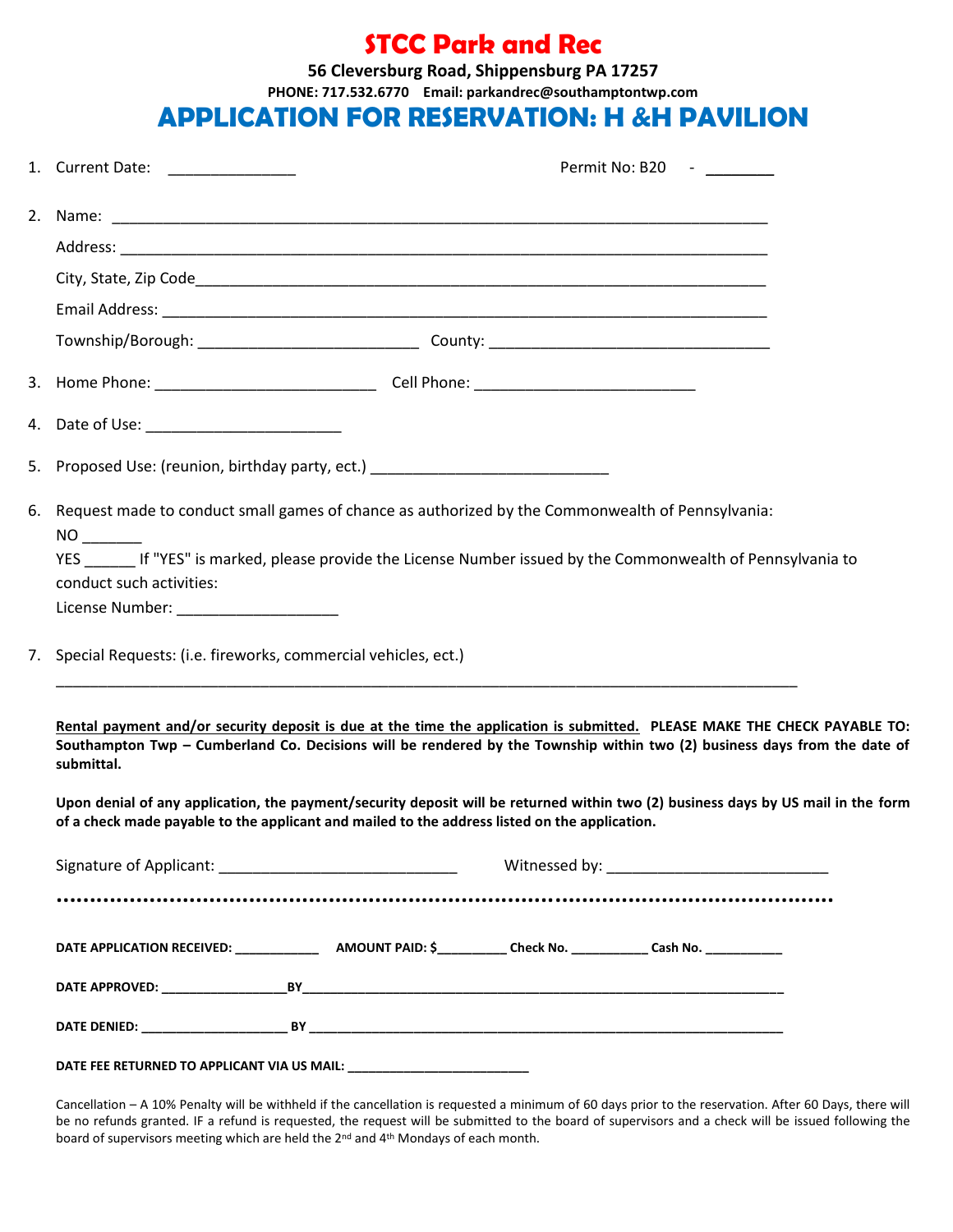# **STCC Park and Rec**

#### **56 Cleversburg Road, Shippensburg PA 17257 PHONE: 717.532.6770 Email: parkandrec@southamptontwp.com** APPLICATION FOR RESERVATION: **H &H PAVILION**

**THE UNDERSIGNED, \_\_\_\_\_\_\_\_\_\_\_\_\_\_\_\_\_\_\_\_\_\_\_\_\_\_\_\_\_\_\_\_\_\_\_\_\_\_\_\_,** has requested a Reservation Permit from Southampton Township - Cumberland County, Pennsylvania for the following date:

In consideration of obtaining a Reservation Permit, and intending to be legally bound hereby, it is agreed that the Undersigned, on behalf of itself, himself or herself, the Undersigned's agents, members, guests, relatives, or invitees, does herby release Southampton Township and its officials and employees from any and all claims, demands, or causes of action arising or relating to the use of the Township facilities or the Undersigned's activities conducted at the Township Park during or as a result of the reservation requested.

Furthermore, the Undersigned agrees to insure, defend, indemnify, save and hold harmless Southampton Township and its officials and employees from any loss, liability, damage or cost they or any one of them may incur due to, or as a result of, the presence of the Undersigned, his, her, or its agents, members, guests, relatives or invitees at the Township facilities.

The Undersigned acknowledges having carefully read this document and declares that the content is fully understood.

The release of liability of the Township and its officials and employees is in addition to any other liability limitation which the Township, its officials and employees may have by law and agreement.

**IN WITNESS WHEREOF,** with the intent to be legally bound hereby, the Undersigned does hereby knowingly, voluntarily, and willingly execute the Acknowledgement, Release, and Indemnification Agreement as of this \_\_\_\_\_\_\_\_\_\_day of \_\_\_\_\_\_\_\_\_\_\_\_\_, 20\_\_\_.

NAME OF UNDERSIGNED: (print) \_\_\_\_\_\_\_\_\_\_\_\_\_\_\_\_\_\_\_\_\_\_\_\_\_\_\_\_\_\_\_\_\_\_\_\_\_\_\_\_\_\_\_\_\_\_\_\_\_\_\_\_\_\_\_\_\_\_\_\_\_\_\_\_\_\_

SIGNATURE OF UNDERSIGNED:  $\blacksquare$ 

WITNESSED BY: **WITNESSED BY: WITNESSED BY:** 

DATE:  $\qquad \qquad / \qquad \qquad / \qquad \qquad$